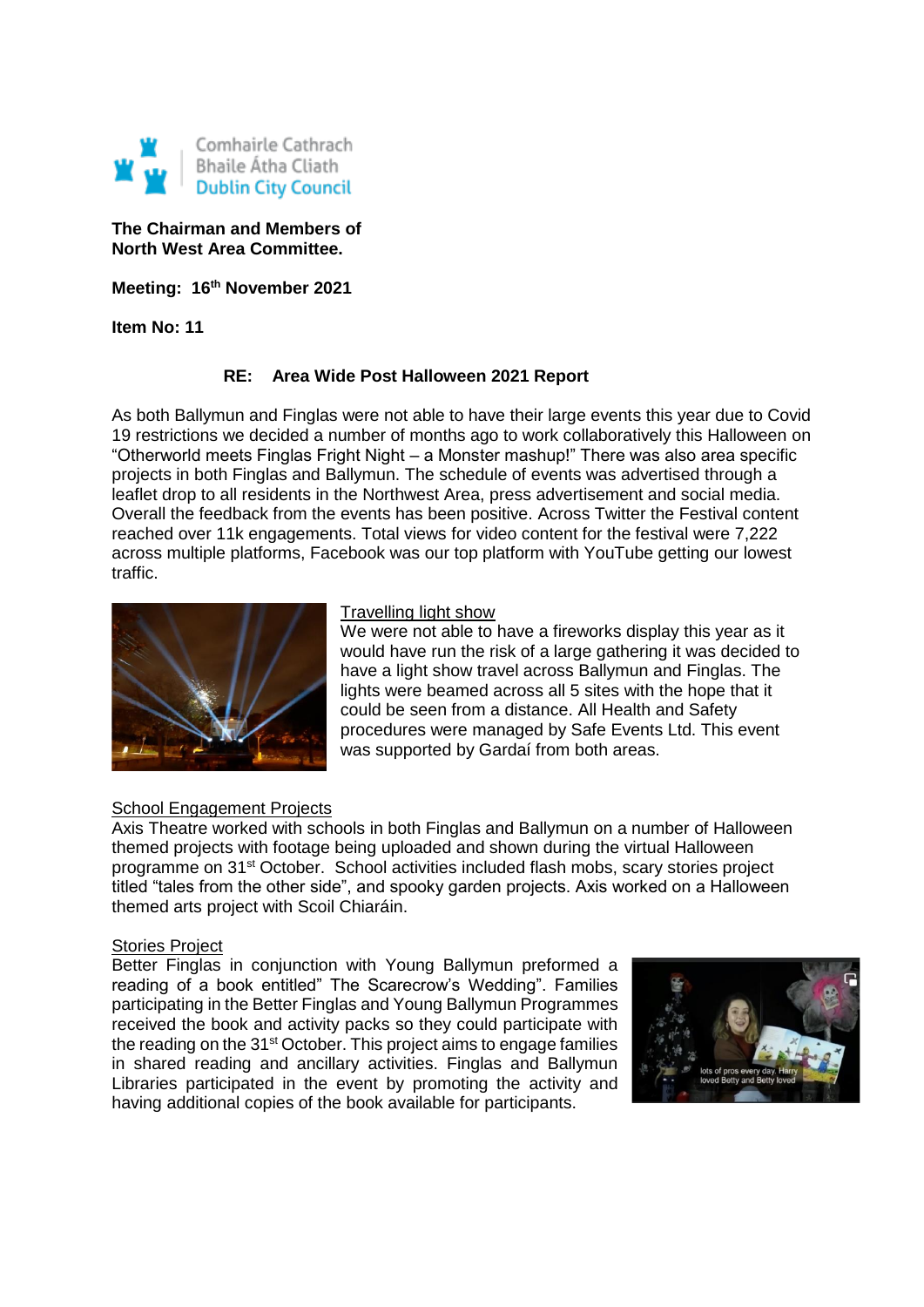#### Library Activities

In addition to supporting the Better Finglas / Young Ballymun Reading Project both Finglas and Ballymun Libraries ran a Halloween Art Competition for 4-7year olds.

#### Planned Outdoor Events

Anita Nicholson from the Imagination Clinic paid a visit to local crèches in both Ballymun and Finglas to entertain the children with fun and games. Cúpla Clowns popped up in Poppintree and Finglas Youth Resource Centre, Mellowes Road to entertain families during the mid-term break. *Due to the bad weather these events were held indoors.*

# Spooky Garden Competition

Both Ballymun and Finglas organised a spooky garden competition. There was a good level of interest and entrants into both competitions. The winners were announced on Halloween and prizes distributed to the lucky winners.

#### Cinema Showings

Axis, Ballymun ran two "little spooks fancy dress cinema" showing Coco and Hocus Pocus. Both showings were held on 31<sup>st</sup> October. The tickets were free with a selected amount of tickets donated to family resource centres in both areas. People attending were encouraged to dress up with characters greeting them as they entered the spooky cinema showing.

#### Community Engagement Interviews

Each area chose community leaders to be interview to get their thoughts on the year past and their memories of Halloween. This project was titled "bright lights of the community". The interviews featured as part of the virtual Halloween package.

# My Area has Talent competition

Dublin City Council NWA in conjunction with local Youth Centres ran a search for talent entitled "My Area has Talent". A prize of recording time in the Axis Recording Studio and stage performance time featured as a carrot to participants. The five chosen local acts took part in the package of online entertainment.

# Virtual Halloween Event

The virtual Halloween events were live on all three social media platforms (Axis, Otherworld and Finglas Fright Night) from 2pm to 9pm on the day itself. The first half of the day focused on family fun content starting off with Pat's Creepy Crafts, kitchen disco, tales from the Northside which is a creative stories project with local schools, flash mob tutorials, light show footage, pumpkin and fancy dress competitions.

The main evening show started at 8pm, hosted by Radio Nova DJ Jim McCabe. This online concert included performances from the winners of My Areas got Talent, interviews with local hero's hosted by Jamie Harrington, performances by Aslan, Damien Dempsey and Keywest.



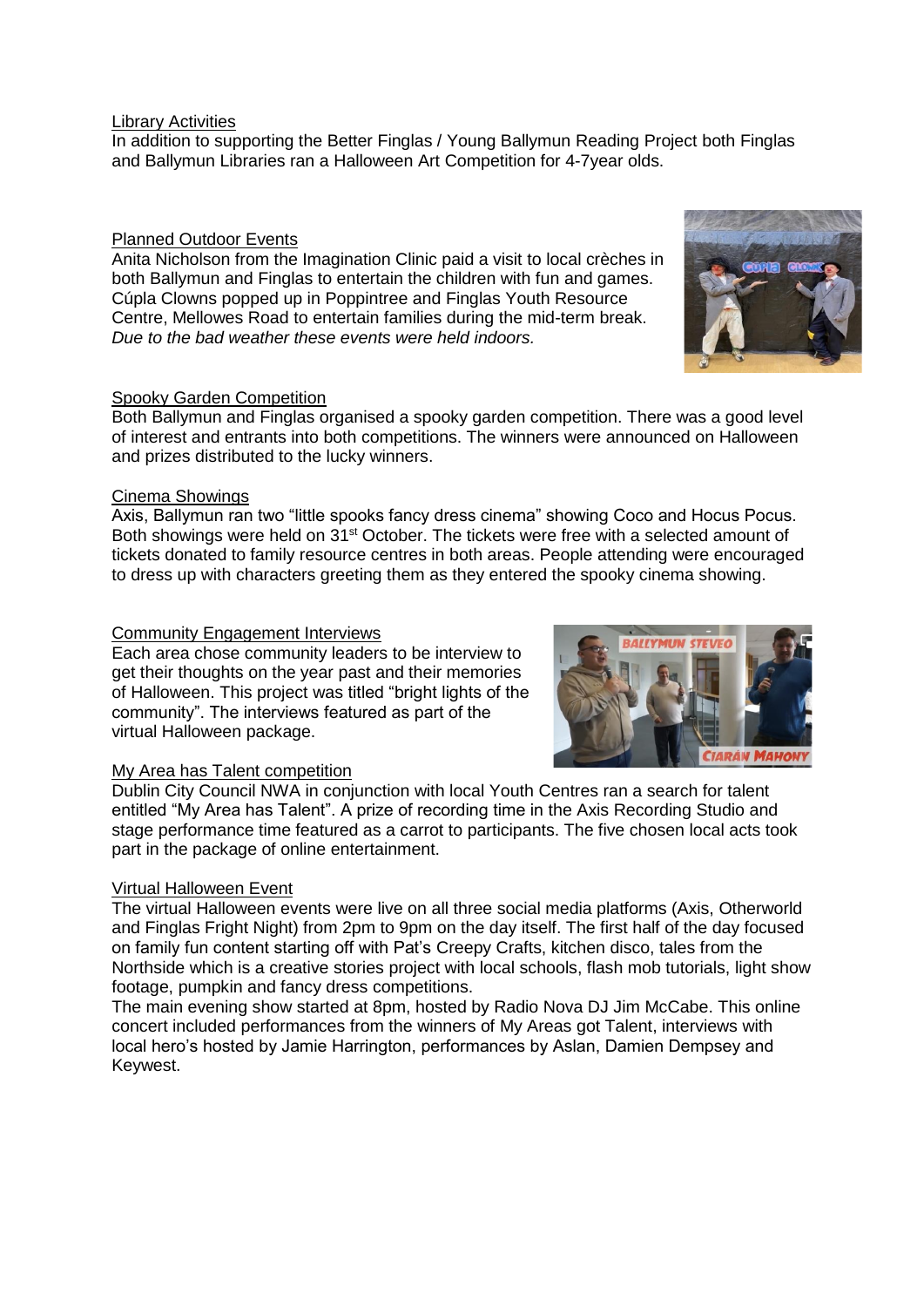

# Finglas Specific Projects

# Youth projects

Finglas CSDS funded Halloween specific projects in the youth centre. This funding covered the cost of the group's trips to Halloween themed venues during the mid-term break.

# Go Fly Your Kite

Dublin City Council in conjunction with Better Finglas ran two Halloween Workshops entitled "Go Fly Your Kite". The programme is family friendly and involves the design and making of a kite by 5 to 12 year olds alongside parents/guardians. Better Finglas targeted families that they would link in with on a continual basis and the event was also advertised for general registration.